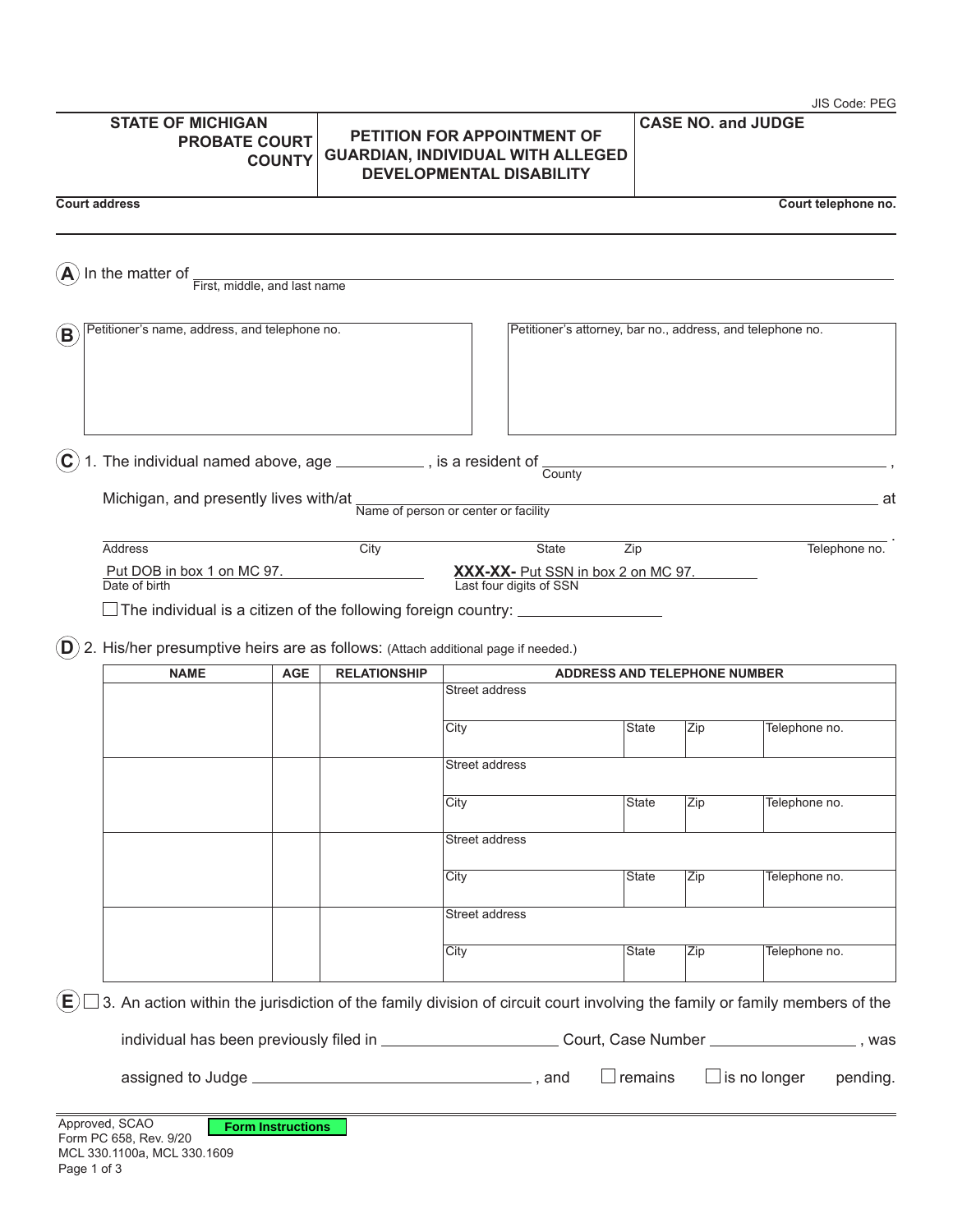| State your interest/relationship<br>5. A report and evaluation required by law<br>$(\mathsf{H})$ 6. The individual has a developmental disability described as a severe, chronic condition that meets all the following:<br>1) it is attributable to a mental or physical impairment or a combination of mental and physical impairments;<br>2) it was manifested before the individual was 22 years old;<br>3) it is likely to continue indefinitely; and<br>4) it results in substantial functional limitations in major life activities of<br>(A minimum of three of the following options must apply and be checked.)<br>self-care,<br>$\Box$ mobility,<br>economic self-sufficiency,<br>and it reflects the individual's need for a combination and sequence of special, interdisciplinary, or generic care,<br>treatment, or other services that are lifelong or for an extended duration and are individually planned and coordinated.<br>8. A guardian is needed to assist the individual with the following responsibilities and duties: ________________ |                                | $\Box$ self-direction,     | $\Box$ receptive and expressive language,                                | $\Box$ accompanies |                                                                                            | $\Box$ does not accompany                                         | $\Box$ learning,            | the petition.<br>capacity for independent living, |                                                                                                                                                                                                                                                   |
|--------------------------------------------------------------------------------------------------------------------------------------------------------------------------------------------------------------------------------------------------------------------------------------------------------------------------------------------------------------------------------------------------------------------------------------------------------------------------------------------------------------------------------------------------------------------------------------------------------------------------------------------------------------------------------------------------------------------------------------------------------------------------------------------------------------------------------------------------------------------------------------------------------------------------------------------------------------------------------------------------------------------------------------------------------------------|--------------------------------|----------------------------|--------------------------------------------------------------------------|--------------------|--------------------------------------------------------------------------------------------|-------------------------------------------------------------------|-----------------------------|---------------------------------------------------|---------------------------------------------------------------------------------------------------------------------------------------------------------------------------------------------------------------------------------------------------|
|                                                                                                                                                                                                                                                                                                                                                                                                                                                                                                                                                                                                                                                                                                                                                                                                                                                                                                                                                                                                                                                                    |                                |                            |                                                                          |                    |                                                                                            |                                                                   |                             |                                                   |                                                                                                                                                                                                                                                   |
|                                                                                                                                                                                                                                                                                                                                                                                                                                                                                                                                                                                                                                                                                                                                                                                                                                                                                                                                                                                                                                                                    |                                |                            |                                                                          |                    |                                                                                            |                                                                   |                             |                                                   |                                                                                                                                                                                                                                                   |
|                                                                                                                                                                                                                                                                                                                                                                                                                                                                                                                                                                                                                                                                                                                                                                                                                                                                                                                                                                                                                                                                    |                                |                            |                                                                          |                    |                                                                                            |                                                                   |                             |                                                   |                                                                                                                                                                                                                                                   |
|                                                                                                                                                                                                                                                                                                                                                                                                                                                                                                                                                                                                                                                                                                                                                                                                                                                                                                                                                                                                                                                                    |                                |                            |                                                                          |                    |                                                                                            |                                                                   |                             |                                                   |                                                                                                                                                                                                                                                   |
|                                                                                                                                                                                                                                                                                                                                                                                                                                                                                                                                                                                                                                                                                                                                                                                                                                                                                                                                                                                                                                                                    |                                |                            |                                                                          |                    |                                                                                            |                                                                   |                             |                                                   |                                                                                                                                                                                                                                                   |
|                                                                                                                                                                                                                                                                                                                                                                                                                                                                                                                                                                                                                                                                                                                                                                                                                                                                                                                                                                                                                                                                    |                                |                            |                                                                          |                    |                                                                                            |                                                                   |                             |                                                   |                                                                                                                                                                                                                                                   |
|                                                                                                                                                                                                                                                                                                                                                                                                                                                                                                                                                                                                                                                                                                                                                                                                                                                                                                                                                                                                                                                                    |                                |                            |                                                                          |                    |                                                                                            |                                                                   |                             |                                                   |                                                                                                                                                                                                                                                   |
| Yearly income:                                                                                                                                                                                                                                                                                                                                                                                                                                                                                                                                                                                                                                                                                                                                                                                                                                                                                                                                                                                                                                                     |                                |                            |                                                                          |                    |                                                                                            |                                                                   |                             |                                                   |                                                                                                                                                                                                                                                   |
| <b>I REQUEST THAT:</b>                                                                                                                                                                                                                                                                                                                                                                                                                                                                                                                                                                                                                                                                                                                                                                                                                                                                                                                                                                                                                                             |                                | Name                       |                                                                          |                    |                                                                                            |                                                                   |                             |                                                   | οf                                                                                                                                                                                                                                                |
|                                                                                                                                                                                                                                                                                                                                                                                                                                                                                                                                                                                                                                                                                                                                                                                                                                                                                                                                                                                                                                                                    |                                |                            |                                                                          |                    |                                                                                            |                                                                   |                             |                                                   | Telephone no.                                                                                                                                                                                                                                     |
|                                                                                                                                                                                                                                                                                                                                                                                                                                                                                                                                                                                                                                                                                                                                                                                                                                                                                                                                                                                                                                                                    |                                |                            |                                                                          |                    |                                                                                            |                                                                   |                             |                                                   |                                                                                                                                                                                                                                                   |
|                                                                                                                                                                                                                                                                                                                                                                                                                                                                                                                                                                                                                                                                                                                                                                                                                                                                                                                                                                                                                                                                    |                                |                            |                                                                          |                    | estate<br>estate                                                                           |                                                                   |                             |                                                   |                                                                                                                                                                                                                                                   |
|                                                                                                                                                                                                                                                                                                                                                                                                                                                                                                                                                                                                                                                                                                                                                                                                                                                                                                                                                                                                                                                                    | Real estate:<br><b>Address</b> | b. partial guardian of the | 12. The court determine and appoint<br>a. plenary (full) guardian of the |                    | City<br>or appoint some other suitable individual or entity as<br>individual<br>individual | 9. The estimated value of the individual's estate and income are: | Personal property:<br>State | Zip                                               | 10. If a report does not accompany this petition, the court order evaluations to be performed and a report to be prepared.<br>11. The court determine that the individual requires guardianship as an individual with a developmental disability. |

 $\Box$  The proposed guardian is a current service provider. No other individual or agency is suitable to serve as guardian.